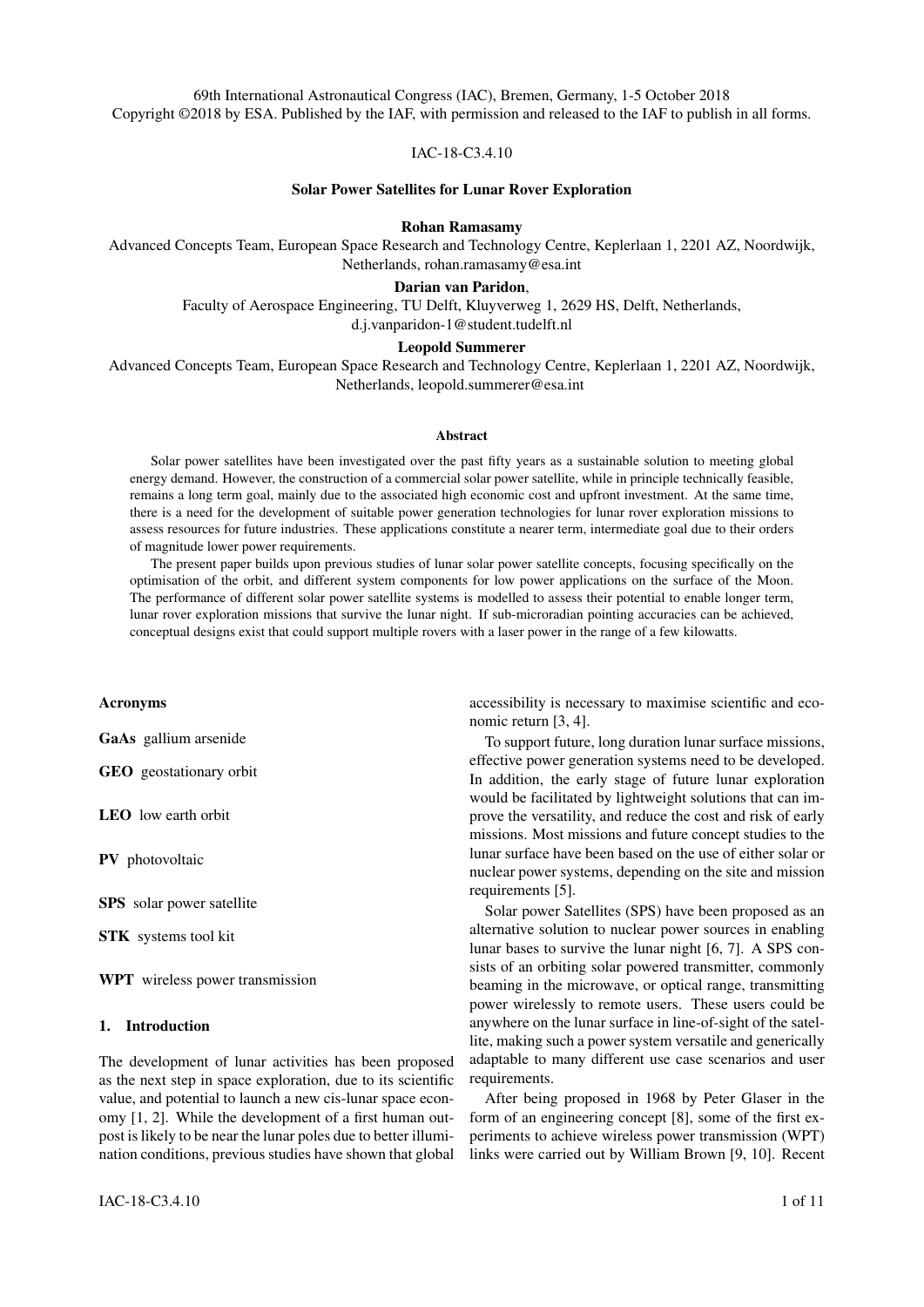

Figure 1: Artist's impression of the next generation Exo-Mars 2020 rover (courtesy of ESA ATG MediaLab). For a solar powered rover to be designed for the lunar environment, without reliance on nuclear technologies, a solution needs to be found for surviving the 14 day lunar night.

studies have outlined the potential value of SPS to the space sector [11]. Studies on the terrestrial applications of SPS have culminated in the general consensus that, while SPS would be technically feasible, most scenarios were economically challenging or impractical compared to alternatives [12].

The situation regarding the application of SPS for supplying power to in-space users is governed by a different set of evaluation parameters, including especially the additional versatility that such concepts offer. Brandhorst et al. carried out several studies to explore large scale, lunar SPS concepts. Their work outlines the performance of a power transmission link consisting of an orbiting satellite, transmitting 40 kW to a lunar site with a 62  $m^2$  receiver on the lunar surface [13, 14]. The results show the potential to significantly reduce blackout times, achieving almost continuous coverage with small SPS constellations. A recent study also supports the possibility of applying SPS to facilitate Moon village concepts [15]. It remains unclear whether for high power levels, and large-scale users, investment in less versatile, but higher efficiency nuclear solutions would be advantageous.

Space start-ups have begun to develop compact, lightweight lunar rovers for exploring the lunar surface in search of resources, largely triggered by the launch of the Google X prize [16]. None of these mission concepts based near the equatorial plane are designed to survive the lunar night. The power requirements for such rovers to hibernate are in the order of 10  $W$  [17]. The use of SPS has been proposed for powering rovers in the past [11], but never for such lightweight lunar rover concepts. Next generation solar powered rover designs, following the stateof-the-art ExoMars 2020 rover (see Fig. 1), might also benefit from additional energy provided via such a WPT system. It could furthermore lower or remove the dependence of long-term, early stage lunar exploration on nuclear power systems.

The versatility of a SPS energy service provider could be particularly interesting during the early phase of lunar development, where lightweight, low cost rover exploration missions need to be developed to characterise the lunar surface, and its resources. This paper presents a preliminary analysis of lunar SPS links between orbiting satellites and a remote user on the surface of the Moon. The study focuses on the design of SPS systems that are delivering relatively low power levels, in the range of  $10 W$  to  $1000 W$ , to small scale users on the lunar surface.

In Section 2, the necessary theoretical background to designing WPT links for the Moon is discussed, based on which the parameter space of orbital simulations will be determined. The methods used to model orbits with systems tool kit (STK) are outlined in Section 3. The results for SPS orbits around the Moon are then presented in Section 4. In Section 5, the viability of a SPS energy service provider concept for the Moon is discussed, and the conclusions, and further work from this study are provided in Section 6.

### 2. Theoretical design of a power transmission link

The performance of a SPS power transmission link can be approximated by modeling it similarly to a communication link, using the link performance equation [18]. For this study, the performance equation for a power transmission link is written as

$$
P_r = \eta_{link} \eta_r P_t,\tag{1}
$$

where  $P_r$  is the received power,  $P_t$  is the transmitted power by the SPS, and  $\eta_{link}$  and  $\eta_r$  are the link and receiver efficiency, respectively. The satellite efficiency terms are omitted as the focus of this study is not the design of the SPS itself. Instead, the transmitted laser power is restricted to levels considered achievable by current and near term technologies, as discussed in Section 2.6.

In this section, an initial assessment of the above terms will be given to characterise the SPS system. In addition, several other properties need to be assessed. These include the required pointing accuracy to ensure that the transmitted beam will hit the target, the required storage of energy on the receiver, and the laser wavelength of the transmitter. Each of these issues will be discussed below alongside terms in the power transmission equation for defining the performance of the link.

The following analysis is restricted to optical wireless power transmission systems. The reason that microwave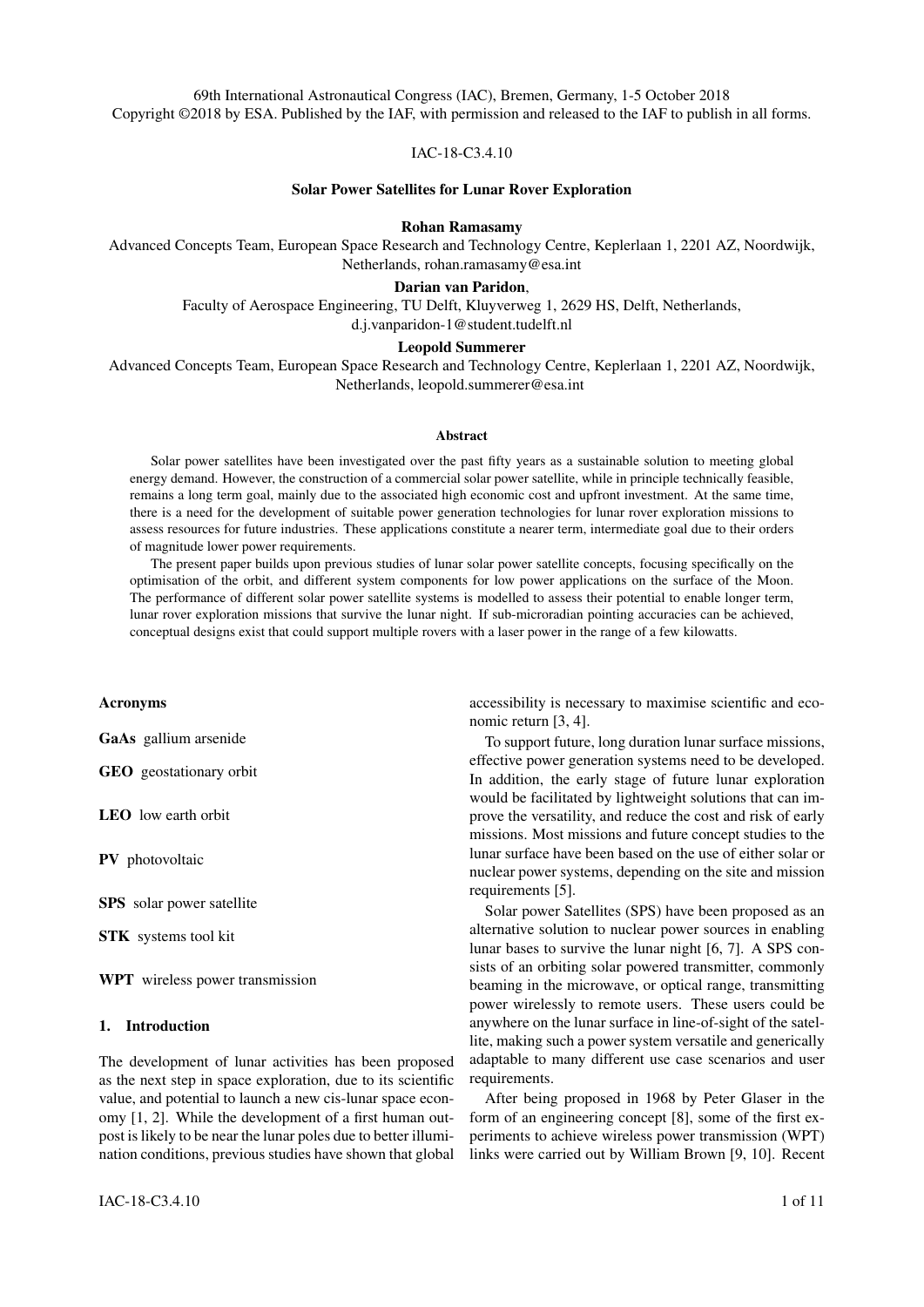systems are not suitable for the considered application is discussed in Section 2.7.

### *2.1 Rover design and power requirements -* Pin

The required power at the receiver will depend on the rover design. We consider two designs taken from specifications of the Sorato and AMALIA rovers (as shown in Table 1). These designs are used as representative examples of lightweight specifications for 'new-space' solar powered lunar rovers, though the two rovers differ significantly.

For the Sorato rover, the power requirements for hibernation,  $P_{hibernation}$ , and operation,  $P_{operation}$ , are taken to be  $4.5$  W and  $21.5$  W. These values correspond to when the rover is idle, and operating in variable terrain conditions, respectively [19]. For the AMALIA rover, the hibernation and operation power are  $7.2$  W and  $100$  W, corresponding to the heating requirements for the rover without incident light from the sun, and its maximum power [17]. The battery capacity,  $E_{battery}$ , is 38 Whr for the Sorato rover and 100 Whr for the AMALIA rover.

#### *2.2 Rover receiver efficiency -* η<sup>r</sup>

The chosen photovoltaic (PV) receiver needs to have a high efficiency for both the solar spectrum, and monochromatic light at the wavelength emitted by the laser on the satellite. For broadband sunlight, the efficiency is assumed to be low because the cells will be optimised for monochromatic conversion. As a result, they are expected to perform worse than conventional space solar cells when exposed to the solar spectrum. A 20 % receiver efficiency is assumed, similar to values used in previous studies using gallium arsenide (GaAs) cells [14].

Monochromatic PV cells have been developed for low, and high power applications [20, 21, 22], but power levels for terrestrial non-military applications are currently below 1 W. Efficiency levels above 50  $\%$  have been reported for GaAs laser concepts [23]. The assumed maximum efficiency of the receiver is limited to 50 % for this assessment.

### *2.2.1 Receiver area and surface flux*

The receiver area,  $A_r$ , (as shown in Table 1) for the rovers has been calculated based on the necessary area to generate the active power requirements in sunlight (solar flux of 1367.0  $Wm<sup>-2</sup>$  and the estimated receiver efficiency for the rover.

When powered by the satellite, the necessary transmitted power incident on the receiver is between 9 W and 200 W, depending on the targeted rover specifications, and operational mode. The required surface flux

 $IAC-18-C3.4.10$   $3 \text{ of } 11$ 

on the Moon depends on the receiver area of the targeted rover, and varies from approximately  $39.3$   $Wm$ to 546.4  $Wm^{-2}$  for the cases studied. Despite its lower power requirements, the minimum surface flux is not set by the Sorato rover, because of its much smaller assumed receiver size.

# *2.2.2 Tracking losses*

The analysis in this study does not take into account tracking losses due to angular misalignment of the receiver with the transmitted beam. For small rover systems, tracking capabilities are likely to be limited. The exact loss due to tracking depends on the detailed rover design, orbit of the satellite, and location of the rover on the Moon. For this initial study, the parameter space could not be explored fully, and so was omitted.

# *2.3 Link efficiency -* ηlink

The link efficiency is determined by the required pointing accuracy and beam spreading.

### *2.3.1 Pointing accuracy*

For power transmission applications, pointing errors must not prevent the necessary average power from being received. There is currently no established convention on the pointing requirements for a power transmission link. For small-scale applications, where the receiver is limited in terms of size, the transmitted beam will need to be larger than the receiver to ensure that power is transmitted continuously.

If the receiver is assumed to be circular (see Fig. 2), an estimate of the required radius of the beam is given by

$$
w_b > \epsilon_p + w_r = z\sigma_p + w_r,\tag{2}
$$

where  $\epsilon_p$  is the error in offset distance of the beam at the target, z is the transmission distance, and  $\sigma_p$  is the error in pointing angle by the satellite, which is assumed to be small.  $w_b$  and  $w_r$  are the beam radius and receiver radius, respectively.

The above definition of the pointing accuracy constraint does not take into account the gaussian profile of the beam. This assumption is appropriate if the beam size is expected to be appreciably greater than the transmitter radius, such that the beam profile becomes more uniform.

Optical pointing systems for proposed low earth orbit (LEO) and geostationary orbit (GEO) SPS concepts have ambitious pointing accuracies for large optical systems, in the range of 0.1 to 1  $\mu Rad$  [24]. A SPS application powering rovers from areosynchronous orbit has previously been proposed with a 89.2  $nRad$  pointing accuracy [11]. In this study, 0.1 to 1  $\mu Rad$  pointing accuracies are considered.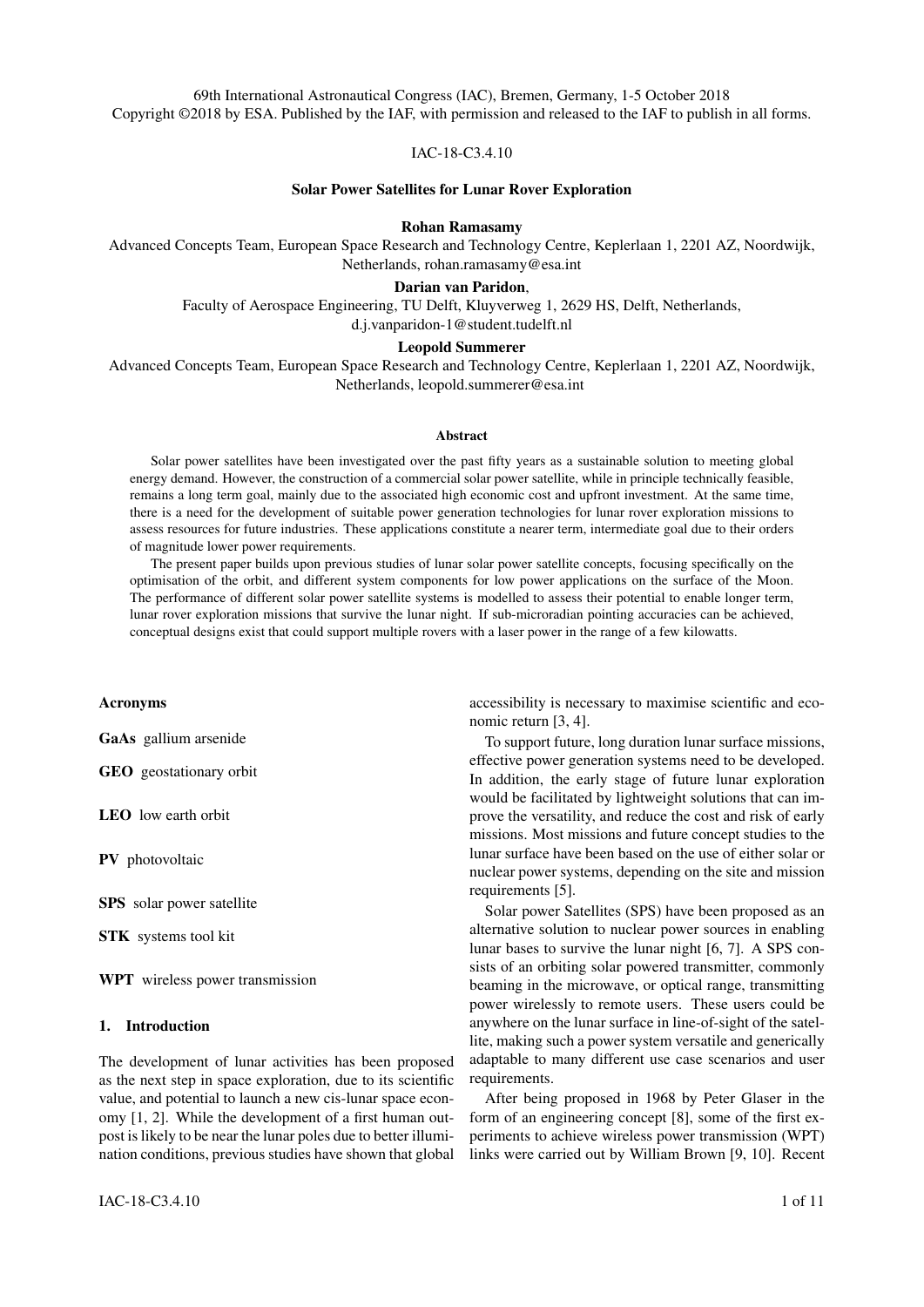Table 1: Specifications of different rover designs. The receiver areas are calculated from the power requirements and assumed receiver efficiencies in this study [17, 19].



Figure 2: Diagram showing an estimate for the required pointing accuracy for WPT to a remote target.

### *2.3.2 Maximum link efficiency*

The maximum link efficiency is defined as:

$$
\eta_{link \, max} = \frac{A_r}{A_b} = \frac{w_r^2}{(\sigma_p z + w_r)^2},\tag{3}
$$

where  $A_r$  and  $A_b$  are the receiver, and beam area at the target, respectively. This equation is used to place a constraint on the area covered by the beam on the surface. Specifically, this surface beam area must be greater than  $\frac{A_r}{\eta_{link\ max}}.$ 

The maximum link efficiency relationship (see Eq. 3) is plotted (see Fig. 3) to estimate the performance of transmission links for each rover, at the above pointing accuracies. The results show that the maximum link efficiency that can be achieved for small receivers is low at microradian pointing accuracies, only reaching 9 % for the AMALIA rover, at a  $800 \ km$  range. Sub-microradian pointing errors can achieve much higher efficiencies for the considered ranges.

Larger receivers achieve higher efficiencies as the error in alignment due to pointing inaccuracies becomes less significant. This indicates the importance of both



Mass  $(kq)$ 

Figure 3: Plot of the maximum link efficiency achievable for each rover, assuming different pointing accuracies. These values set an upper bound on the achievable performance, according to the constraints defined for this study (see Eq. 2).

the pointing error and the receiver size in determining the performance of the link, and that as WPT applications increase in scale, their efficiency will increase as well.

### *2.4 Diffraction losses*

The power requirements of a laser transmitter can be determined from the radius of the emitted gaussian beam. For a single laser, or an array using coherent side-by-side beam combining, the beam radius is given by

$$
w_b(z, w_t) = w_t \sqrt{1 + \frac{z^2 \lambda^2}{\pi^2 w_t^4}},
$$
 (4)

where  $w_t$  is the transmitter radius, and  $\lambda$  is the wavelength of light used. Conservation of energy can be used to get the received flux at the target for a given transmitter aperture and power at a given distance from the target.

Modern terrestrial SPS concepts make use of more advanced optics than gaussian beam divergence, which can reduce the beam spot size on target [25]. The transmitter physics used in this study should give a lower limit to the performance that can be achieved for the lunar SPS concepts considered.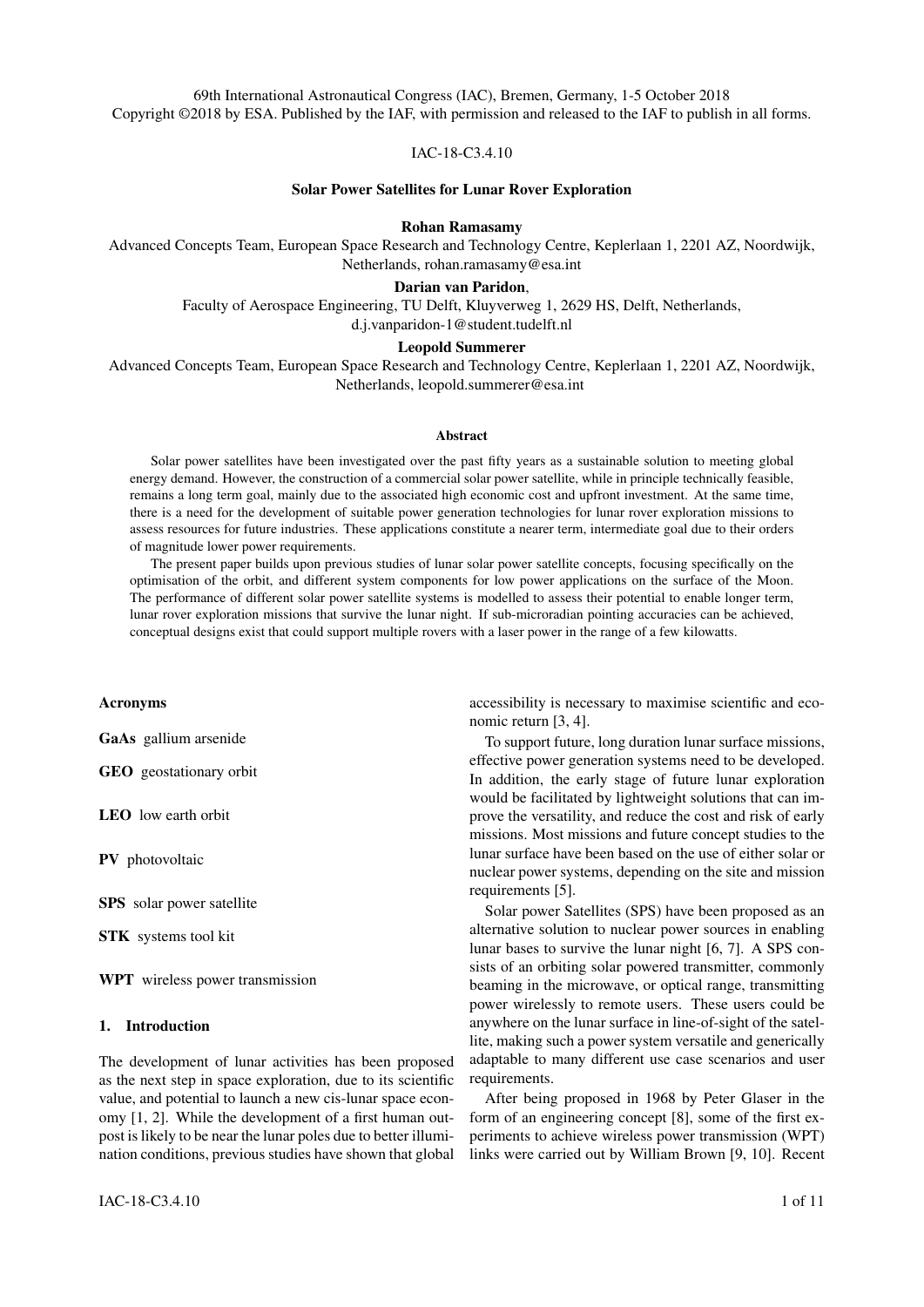### *2.5 Battery requirements for surviving blackouts*

A single SPS is not able to provide continuous coverage to a lunar rover, because there will always be times when the satellite does not have a line-of-sight access to the target. As a result, the rover will need some battery storage capacity to sustain its operations during these periods. The required energy capacity can be approximated by

$$
E_{battery} = P_{hibernational} T_{blackout}.
$$
 (5)

where  $T_{blackout}$  is the length of the maximum blackout period.

The battery capacity will depend on the chosen orbit, and its associated maximum blackout period. This relationship will be used in the analysis of simulation results in Section 4.1.

#### *2.6 Potential operating space for rover designs*

Using the above equations, it is possible to calculate the link efficiency (see Eq. 3) of a laser power transmission link, subject to constraints on its performance. The received surface flux is constrained to be greater than the required flux to power the target rover. In addition, the modelled link must be able to transmit to the rover subject to the pointing requirements outlined above.

This model is applied to the Sorato rover at its operational power for different assumed pointing errors (see Fig. 4). The plots show the link efficiency of the system, given in percent on a logarithmic axis, as a function of transmitter radius, and transmission distance. Representative laser powers are considered to be 4.0, 15.0 and 100.0 kW. These powers were taken from terrestrial continuous power transmitters used in industry [26, 27]. 859 nm laser transmitters optimised for GaAs cells have been proposed at these power levels for similar applications previously [13].

The blank spaces in these plots are designs which are not feasible subject to the pointing, and power requirement constraints. At small and large transmitter diameters, most of the design space is removed, because the power received is too low. The middle region of the parameter space, containing the highest efficiency designs, is removed due to the pointing accuracy requirements. The range of possible transmission distances increases as the power of the transmitter increases, because this enables the minimum power requirement to be achieved for a larger beam spot size.

Most link efficiencies in the feasible parameter space are below 10  $\%$ , and decay quickly to values below 2  $\%$ at ranges above 2000 km for the 1  $\mu Rad$  case. With the performance of current laser transmitters using gaussian optics, and no beam focusing, the efficiency of SPS power transmission links is very low, leading to the need for transmitter powers above  $15 \; kW$  to access altitudes

above  $2500 \ km$  for the Sorato rover. Higher efficiencies can be obtained with a more challenging 0.1  $\mu Rad$  pointing error. If this is achievable, a  $4 \, kW$  laser transmitter could provide operational power to the Sorato rover over most of the altitude range considered. Similar conclusions are reached for the AMALIA rover design.

### *2.7 Choice of wavelength*

The above analysis has focused on gaussian beam optics applicable to laser systems. Typically, SPS concepts use either microwave, or optical frequencies. Microwave transmitters and receivers have not been considered in this study, because the spot size for microwave transmission concepts is over 1000 times greater than for laser transmitters, requiring significantly shorter ranges. As the simulation results discussed in Section 4 will show, these lower altitude orbits are less promising for SPS links due to longer blackout periods and increased transmission intermittency. For this reason, microwave wavelengths were omitted as a viable design option for this study.

#### 3. Simulation methods

The following analysis uses the same methodology as previous studies, which model the orbits of SPS power transmission links using STK [13, 14]. An example of one of the simulations from this study is shown (see Fig. 5).

Orbital simulations around the Moon can be initialised with one or more satellites, modelling the access to targets located on the lunar surface. It is assumed that the speed at which the target moves, and the region across the Moon's surface which it explores, is small enough that the target can be approximated as stationary.

### *3.1 Modes of operation*

A SPS link is defined to be in one of three states (see Fig. 6). The first state is when the rover has access to direct sunlight. In this instance, the rover supports itself using the sun, and the state of the SPS does not need to be taken into account. The second case is when the satellite is in view of the sun, while the target rover is eclipsed. This is defined as an active period, in which the satellite powers the rover. The final event type is a blackout event. This occurs when the rover is eclipsed, and the SPS cannot beam power to it. This may either be because the SPS has no access to the target, or is eclipsed itself.

#### *3.2 Simulation analysis*

Reports are generated in STK for the access periods of the satellite to the target, as well as the times at which the SPS and target are in sunlight. This information can be used to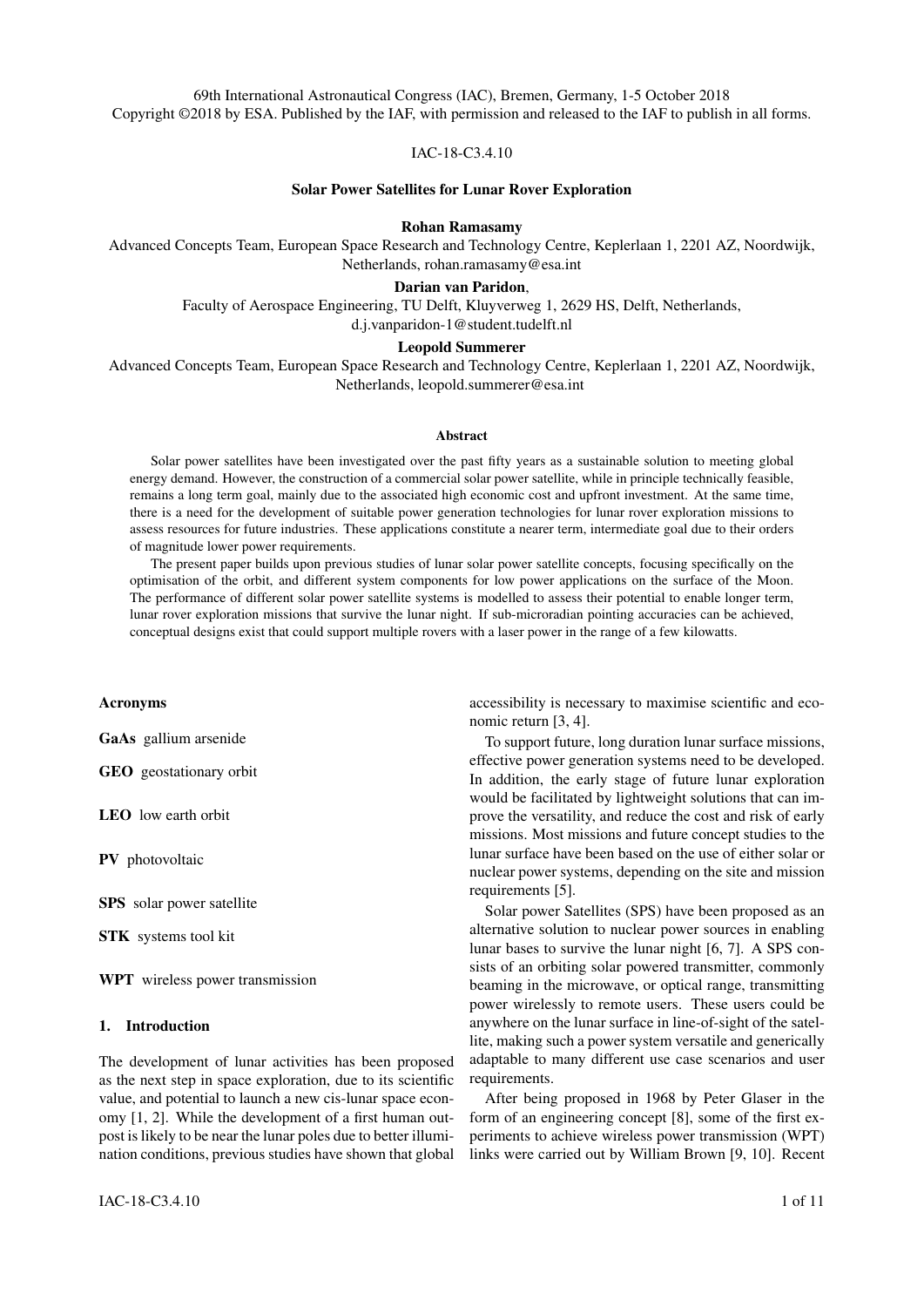

Figure 4: Link efficiency for the Sorato rover in operation mode assuming 1  $\mu Rad$  and 0.1  $\mu Rad$  pointing errors. The efficiency is plotted as a percentage on a logarithmic scale. A sub-microradian pointing error is necessary for high altitude Sorato link designs below  $4 \, kW$ . The rover configurations modelled show that most of the feasible design space for such transmission links is at orbit altitudes below  $5000 \, km$ .

work out the duration of active periods and blackouts for the power transmission links.

Statistical values are used for the range between the target and satellite, due to the large amount of data required to store the time varying range for all simulations. The average of the minimum and maximum range for all access periods are taken to give an indication of whether the pointing and power requirements for a particular link are met.

### *3.3 Orbit propagator*

The J4 perturbation model is used to propagate the satellite orbit, taking into account effects due to the oblateness of the Moon. This propagator is appropriate for preliminary assessments of maintained satellite orbits where the maintenance manoeuvres are not modelled [28].

### *3.4 Parameter space selection*

To assess the feasibility of different SPS designs, the performance of different orbits were compared when beaming to the same target, fixed at a latitude  $45$  N. Simulations are run over a two year period from the  $17<sup>th</sup>$  May 2018. This ensures that fluctuations in results will average out over the simulation time span.

The parameter space for orbits is vast. Previous studies

have shown the potential of both equatorial and polar orbits [13, 14]. An orbit with an inclination from the equatorial plane is limited in its ability to service both the Northern and Southern hemispheres of the Moon at any given time, which leads to long eclipse times. Highly elliptical polar orbits are designed to service only one hemisphere of the Moon.

For this study, orbits are constrained to the equatorial plane. In this plane, the semi-major axis and the eccentricity of the orbit are then varied to model circular and elliptical orbits in the range of perilunes and apolunes above 800 km and below 5000 km. Lower altitude orbits are not considered because they have limited line-of-sight access for the selected target.

### 4. Results

### *4.1 Assessment of power transmission links*

Potential orbits for SPS energy service providers can be found by applying a set of constraints to the data generated from STK simulations. These constraints are necessary, but not sufficient in determining the feasibility of the orbit, as is discussed further in Section 4.2.

The pointing and minimum power requirements are defined as in the preliminary analysis in Section 2.6. In addition, the maximum blackout duration can be used to apply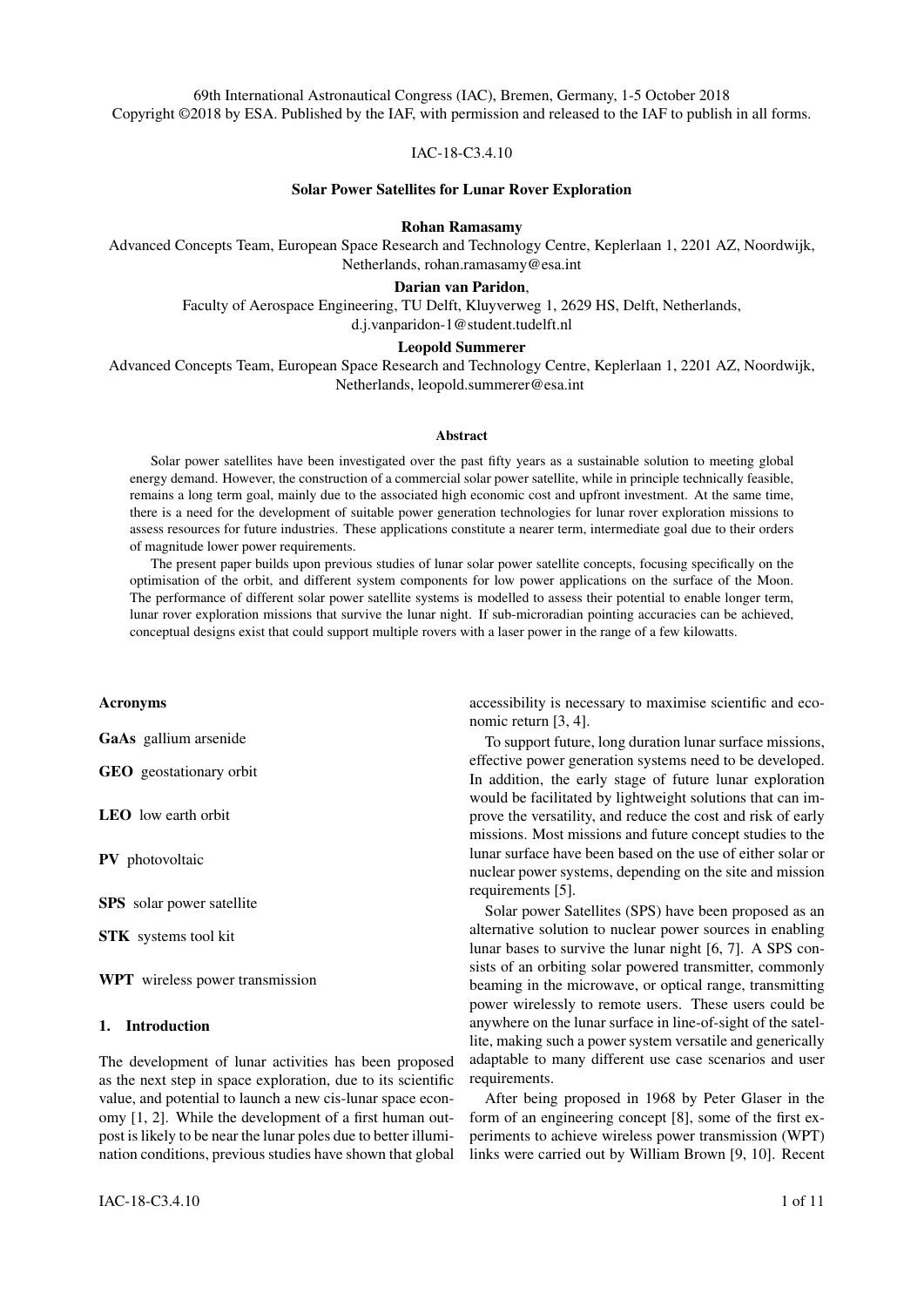

Figure 5: STK simulation modelling the link between a lunar SPS and a target on the Moon. The duration and sequence of active periods and blackouts is used alongside statistics on ranging to assess the performance of power transmission links.

Table 2: Table of constraints applied to simulation results. Orbits that satisfy these constraints define a parameter space for SPS designs.

| Constraint            | Condition                                                                                               |  |  |
|-----------------------|---------------------------------------------------------------------------------------------------------|--|--|
| Minimum power         | $>= P_{operation}$                                                                                      |  |  |
| Pointing accuracy     | $w_b > z\sigma_p + w_r$                                                                                 |  |  |
| Minimum active time   | $\frac{P_{\text{eclipse}}}{P_{\text{operation}}}\n \frac{P_{\text{hibernation}}}{P_{\text{operation}}}$ |  |  |
| Maximum blackout time | $T_{blackout} = \frac{L_{out}}{P_{hiber}}$                                                              |  |  |

a constraint on the necessary power storage (see Eq. 5), such that a single blackout is not able to deplete the rover battery capacity. The minimum overall active time of the SPS is also constrained to ensure enough energy is delivered to survive the lunar night. For this to be true, energy delivered during the active beaming time at operational power must be greater than the energy used by the rover in hibernation.  $T_{eclipse}$  (as shown in Table 2) is the total time for which the target is eclipsed from the sun.

Within the feasible design space, the orbit is optimised to maximise the average link efficiency over the simulation. This optimisation metric is chosen because it provides the most flexibility in terms of transmitter power and the minimisation of the SPS system size overall. In general, the selected orbit, marked on the plot of mean link efficiency, will be at the lowest altitude orbit possible within the design space, as this will reduce the mean range between the target and satellite during the two year period.



Figure 6: The satellite and target can be in one of three conditions. An illuminated state (top) is when the target is powered by direct sunlight, and the SPS is assumed to be inactive. An active period (middle) is when the SPS is actively beaming to the target. A blackout event (bottom) is when the SPS has no access to the target, or is eclipsed while in range, and the target is simultaneously eclipsed.

Results from simulations for the Sorato and AMALIA rovers are shown for 0.1  $\mu Rad$  pointing accuracy (see Fig. 7). The plots show the total active time as a percentage of the two year simulation, the maximum blackout time for the simulation, the approximate laser power required for the satellite, and the mean link efficiency achieved.

It can be seen that for both rovers, the lower altitude parameter space has been removed. This is due to the minimum active time and pointing requirement constraints. The high altitude parameter space has also been removed for the Sorato rover. This is due to the maximum blackout constraint. The AMALIA rover can function in these higher orbits because it has a larger battery capacity compared to its power requirements in hibernation.

At 0.1  $\mu Rad$ , the power of the laser must be greater than approximately 3.44  $kW$  and 2.35  $kW$  for the Sorato and AMALIA rovers respectively at the optimum design point shown in the plots. The assumed AMALIA rover design has lower power requirements, despite its higher operation and hibernation power demand. This is because the assumed receiver area is much larger than that of the Sorato rover, making higher link efficiencies possible.

If the pointing error is increased to 1  $\mu Rad$ , the model optimises the link to the same orbit, constrained to this altitude by the minimum active time of the satellite.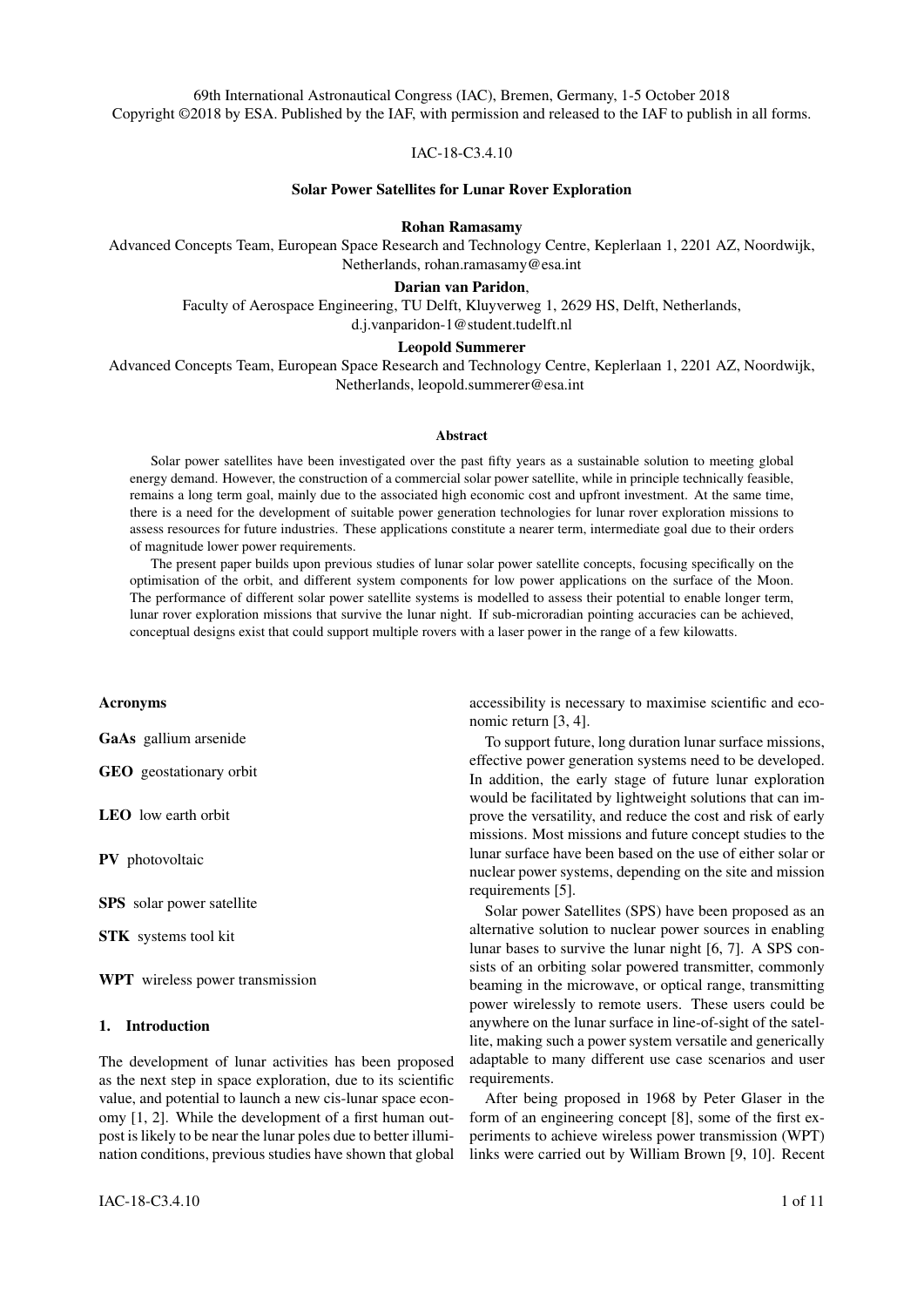

Figure 7: Plots of the performance of SPS links for the Sorato and AMALIA rovers assuming 0.1  $\mu Rad$  pointing accuracy. The optimum orbit, in terms of minimising the power requirements of the laser transmitter, is marked on the plots of mean link efficiency.

The laser powers increase substantially to  $25.2 \, kW$ , and 14.2  $kW$ , for the Sorato and AMALIA rovers, respectively. This power is on the same order of magnitude as the  $40 \; kW$  laser considered for the much larger scale lunar studies by Brandhorst et al. [13].

# *4.2 Energy balance during lunar night*

The results outlined above are not sufficient to confirm the achievement of indefinite rover operations. It is assumed in the assessment of the power storage constraint that the battery is fully charged at the beginning of the maximum blackout period. This may not be true, because the lunar night is 14 days long, and the maximum blackout duration is in the range of 5 to 14 hours (see Fig. 7). Multiple blackout periods will occur during each lunar night, for which the SPS will need to sustain the rover.

The energy stored on the Sorato, and AMALIA rovers is calculated over the duration of the simulation for their respective optimised orbits. During active periods, operational power is delivered to the rover, so that the battery is assumed to be charging with input power,  $P_{operation}$  $P_{hibernational}$ . During blackout periods, the rover is in hi-

bernation mode.

It was found that both the AMALIA and Sorato rover batteries were depleted during each lunar night for the original optimised orbits considered above. Although the average power delivered to the rover is greater than the

necessary power to survive the lunar night, the local energy demand at increased points of intermittency in the service provided by the SPS exceeds the battery capacity. The increased intermittency occurs because, during these periods, the SPS is in the shadow of the Moon for more of the time that it has line-of-sight access to the target.

The overall energy delivered to the rovers can be increased in three ways. The apolune and perilune altitude can be increased, a second SPS can be introduced, or it can be assumed that the SPS has its own battery, allowing it to store energy that it can beam to the rover, even when eclipsed. Because the detailed design of the SPS is left out of scope, the third option was not considered in this study.

Adjusting the satellite orbit for the AMALIA rover allowed it to survive the lunar night for a  $1700 \ km$  altitude, circular orbit. The change in altitude increased the power requirements to 2.8  $kW$  and 19.4  $kW$ , depending on the pointing accuracy of the satellite.

The Sorato rover could not survive the lunar night by increasing the altitude of the satellite within the range of the design points considered in this study. Instead, a second satellite had to be introduced. The second SPS is placed in the same orbit, at a 180 argument of perigee to the first. This multiple satellite design is not optimised, but would allow the Sorato rover to survive the lunar night.

The above adjustments to the orbits lead to a surplus of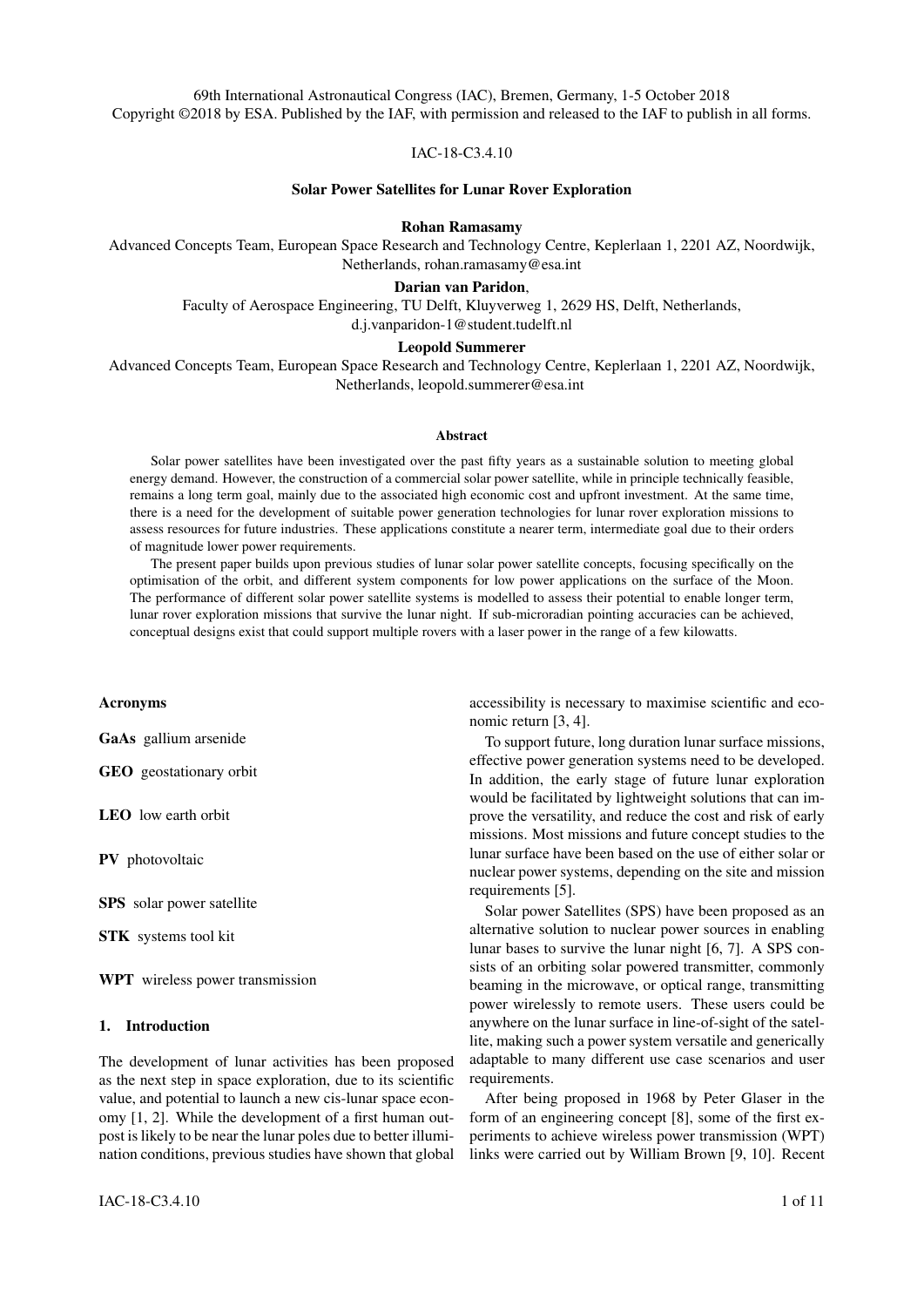

Figure 8: Energy stored by the Sorato and AMALIA rover batteries over one lunar night for their chosen orbits (as shown in Table 3). The energy delivered to the rover, decreases for the middle period of the night, because the SPS is prevented from beaming, while in the shadow of the Moon.

energy delivered to the rovers that enables them to operate for 26.4 % and 10.3 % of the lunar night for the Sorato and AMALIA rovers, respectively. Alternatively, the active time used to beam this excess energy could be used to service other targets. The minimum battery capacity over the two year simulation period is 61.7  $\%$  for Sorato and 47.4 % for AMALIA.

# 5. Discussion

The designs considered in this study have low link efficiencies, which lead to considerable power requirements on the laser transmitters relative to the receiver operating power. The power required for Sorato and AMALIA concepts would need to be above  $3.44 \; kW$  to  $25.2 \; kW$  and 2.8  $kW$  to 19.4  $kW$ , respectively, depending on the pointing accuracy assumed (as shown in Table 3).

Subject to the constraints assumed in this study, it is possible to enable lightweight lunar rover missions that can survive the lunar night using SPS technologies. These SPS systems would have power levels similar to modern terrestrial lasers, and could provide a global lunar power supply for the early stage exploration that is necessary to evaluate the resources of the Moon.

At the same time, this study has highlighted the challenges posed to a lunar SPS energy service provider. It has been shown that the mean link efficiency for small targets at the ranges being considered is very low for near term system designs. Larger users can achieve a higher efficiency. In general, it can be said that as the scale of lunar exploration and industries increases, the performance of a SPS energy service provider will also increase.

There are several ways in which the performance of small scale exploration could be improved. The critical Table 3: Design parameters of SPS links for the Sorato and AMALIA rover to survive the lunar night.

| Parameter                | Sorato |      | <b>AMALIA</b> |      |
|--------------------------|--------|------|---------------|------|
| Number of Satellites     | 2      |      |               |      |
| Apolune altitude $(km)$  | 2300.0 |      | 1700.0        |      |
| Perilune altitude $(km)$ | 2300.0 |      | 1700.0        |      |
| $\sigma_p$ ( $\mu Rad$ ) | 0.1    |      | 0.1           |      |
| $\bar{\eta}_{link}$ (%)  | 1.40   | 0.21 | 7.92          | 1.25 |
| $P_t(kW)$                | 3.44   | 25.2 | 2.8           | 19.4 |
| $w_t(m)$                 | 0.95   | 0.26 | 0.86          | 0.24 |
| $E_{battery min}$ (%)    | 61.7   |      | 47.4          |      |
| SPS Active time (%)      | 5.21   |      | 3.51          |      |

design parameters are the pointing accuracy of the power transmission link and receiver area. It has already been shown that reducing the pointing error to 0.1  $\mu Rad$  reduces the necessary laser power.

To achieve a larger receiver area, the SPS could power a lander. Exploring rovers could use the lander as a base to receive power, allowing them to survive the lunar night. Alternatively, as shown for the Sorato rover, a relatively small SPS constellation would increase the power delivered, and reduce the intermittency to a single target on the Moon. Having more satellites would enable lower altitude orbits. This would in turn reduce the power level of the necessary laser, and improve the link efficiency.

The average active time per satellite for the SPS links modelled in this study is  $3.51 \quad 5.2 \%$  of the two year simulation time (as shown in Table 3). This indicates the potential for having many more target receivers on the Moon to extract more value from a single satellite.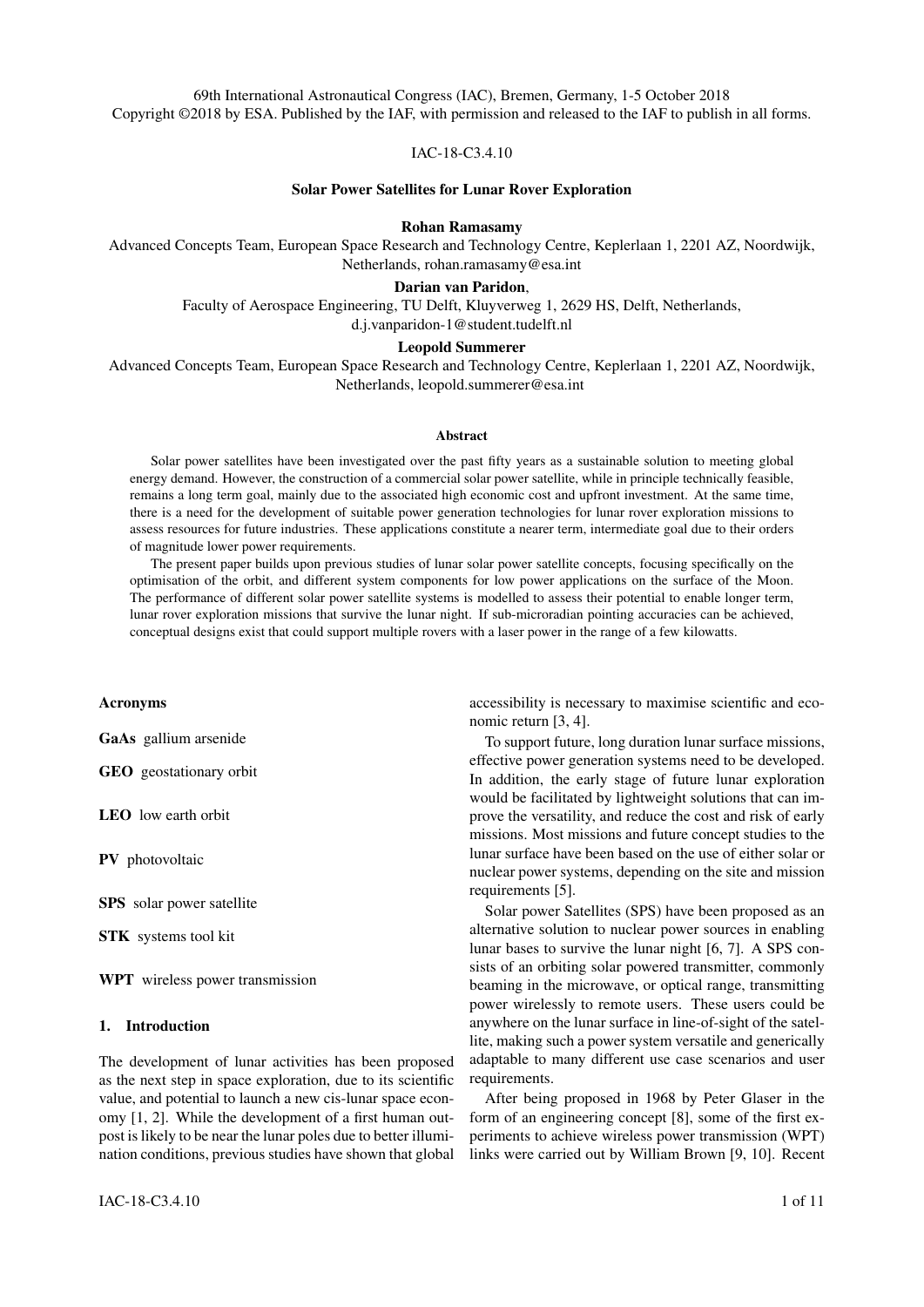### 6. Conclusion

This study has explored the potential of a SPS energy service provider to enable small scale lunar rover missions that survive the lunar night. This is a near term application of WPT that provides added value to the early stages of lunar exploration, in a way that should be scalable to larger investments at later stages in the timeline.

It is possible for SPS to provide a versatile power supply to multiple locations on the Moon at once, enabling long term access to these regions, and operation during the lunar night without using nuclear technologies. The value of this global access needs to be weighed against the power requirements to enable the technology.

The above model can be extended to include polar orbits and SPS constellations. Larger scale target receivers and improved optics should also be considered to increase the performance of power transmission links. More constraints concerning the tracking of the SPS by the receiver, the cost of station keeping, and the thermal management of both the SPS and receiver are necessary for the above modelling to give a comprehensive design of SPS systems. These topics are the subject of future work.

#### Acknowledgements

The authors would like to thank Dr. Chit Hong Yam and Dr. Henning Helmers for their support through technical discussions of the results in this paper.

### References

- [1] J. Woerner and B. Foing. The "Moon Village" concept and initiative. *Annual Meeting of the Lunar Exploration Analysis Group*, 2016.
- [2] I. Crawford. Why we should build a Moon Village. *Astronomy & Geophysics*, 58, 2017.
- [3] D.B.J. Bussey, J.A. McGovern, P.D. Spudis, C.D. Neish, H. Noda, Y. Ishihara, and S.-A. Sørensen. Illumination conditions of the south pole of the Moon derived using Kaguya topography. *Icarus*, 208, 2010.
- [4] G. J. Taylor and P. D. Spudis. Geoscience and a Lunar Base: A Comprehensive Plan for Lunar Exploration. In *Proceedings of a workshop sponsored by the National Aeronautics and Space Administration*, 1988.
- [5] P. Eckart. *The Lunar Base Handbook*. Learning Solutions, 2006.
- [6] L. Summerer, M. Ayre, A. Galvez, F. Ongaro, and M. Vasile. Roles of Solar Power from Space for

Europe: Space Exploration and Combinations with Terrestrial Solar Power Plant Concepts. In *55th International Astronautical Congress*, 2004.

- [7] L. T. Soto and L. Summerer. Power to survive the lunar night: An SPS Application? In *59th International Astronautical Congress*, 2008.
- [8] P. Glaser. Power from the Sun: Its Future. *Science*, 162(3856), 1968.
- [9] W. C. Brown, J. R. Mims, and N. I. Heenan. An experimental microwave-powered helicopter. *IEEE International Convention Record*, 13, 1966.
- [10] W. C. Brown and E. E. Eves. Beamed Microwave Power Transmission and its Application to Space. *IEEE Transactions on Microwave Theory and Techniques*, 40(6), 1992.
- [11] C. Cougnet, E. Sein, A. Celeste, and L. Summerer. Solar power satellites for space exploration and applications. In *55th International Astronautical Congress*, 2004.
- [12] J. C. Mankins. Space Solar Power: The first international assessment of space solar power: opportunities, issues, and potential paths forward. *International Academy of Astronautics*, 2011.
- [13] H. W. Brandhorst, J. A. Rodiek, M. S. Crumpler, and M. J. O'Neill. A solar electric propulsion mission for lunar power beaming. *Acta Astronautica*, 2009.
- [14] V. Badescu. *Moon: Prospective Energy and Material Resources*. Springer, 2012.
- [15] L. Johnson. Orbital space solar power option for a lunar village. In *10th IAA Symposium on the future of space exploration: towards space village and beyond*, 2017.
- [16] S. Bowler. The new race to the Moon. *Astronomy & Geophysics*, 55, 2014.
- [17] A. D. Torre, A. E. Finzi, G. Genta, F. Curti, L. Schirone, G. Capuano, A. Sacchetti, I. Vukman, F. Mailland, E. Monchieri, A. Guidi, R. Trucco, I. Musso, and C. Lombardi. AMALIA Mission Lunar Rover—The conceptual design of the Team ITALIA Rover, candidate for the Google Lunar X Prize Challenge. *Acta Astronautica*, 2010.
- [18] H. Hemmati. *Deep Space Optical Communications*. Jet Propulsion Laboratories: Communications and Navigation Series, 2005.